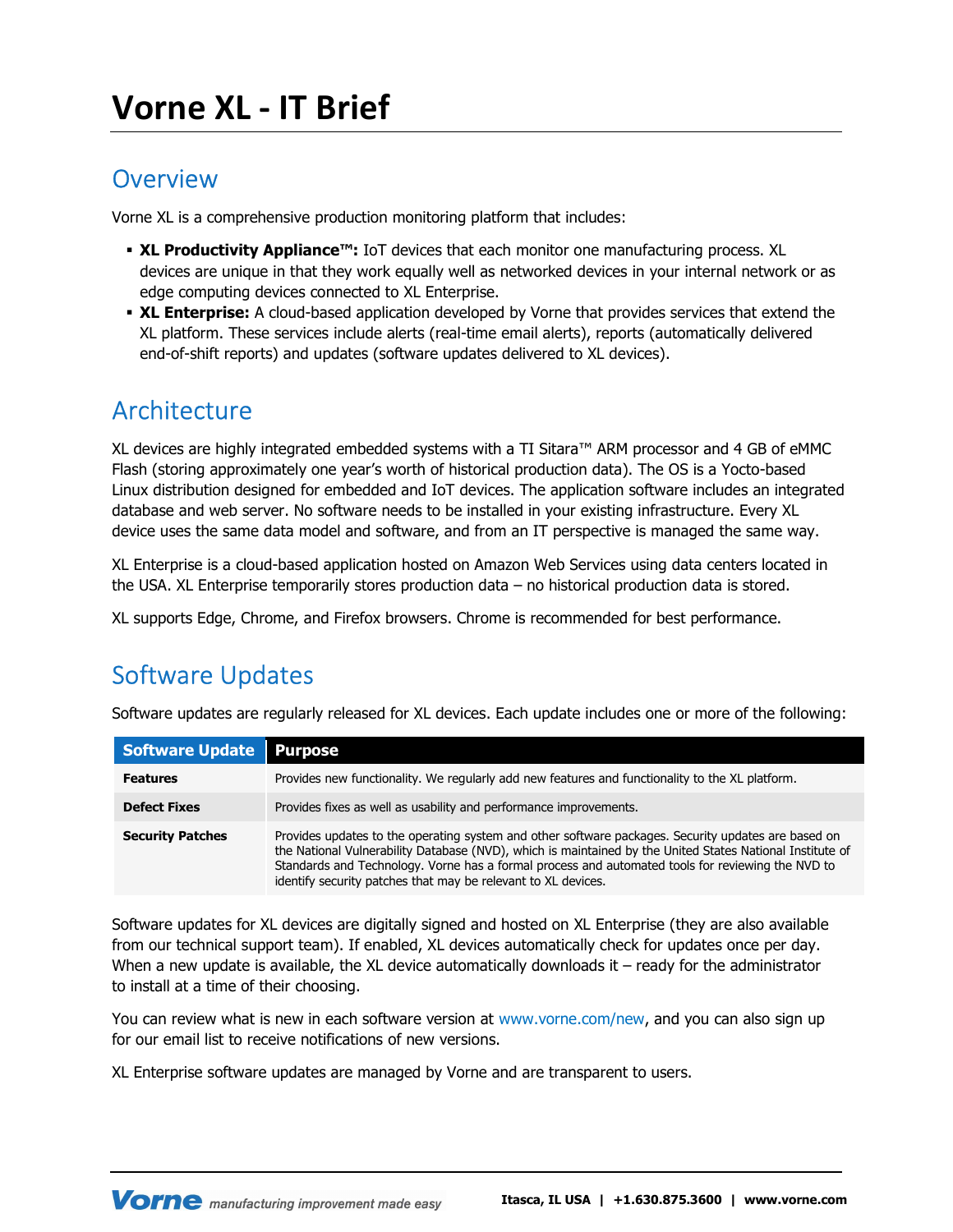# Network Considerations

#### XL Productivity Appliance

XL devices are designed and intended for use solely in a secure, private network environment. If access to the XL device is required from outside the LAN, we recommend using your corporate VPN.

Protocols: XL devices utilize the following protocols: DHCP, DNS, ICMP Echo, and SNTP.

Network Settings: XL devices are shipped with DHCP enabled. We recommend providing either a reserved DHCP address or a static IP address. Additional network settings include the subnet mask, default gateway, preferred DNS server, and an optional alternate DNS server. Network settings can be easily configured at www.vorne.com/set-ip.

**Network Traffic:** The following are examples of typical network traffic loads for an XL device:

| <b>Scenario</b>            | <b>Network Traffic</b>                                                                                                                                                                                                                                                      |
|----------------------------|-----------------------------------------------------------------------------------------------------------------------------------------------------------------------------------------------------------------------------------------------------------------------------|
| <b>Browser Application</b> | XL has a sophisticated single-page browser application that is cached by the browser. When the<br>application is first opened, approximately 2 MB is cached in the browser. Subsequent opens of the<br>interface update the cache, with 120 KB being a typical update size. |
| <b>Browser Data</b>        | XL has many dynamic and self-updating report pages:<br>. When viewing data for 1 asset, typical network traffic is 20 KB to 200 KB per minute.<br>. When viewing data for 15 assets, typical network traffic is 60 KB to 600 KB per minute.                                 |
| <b>XL Enterprise</b>       | XL devices can optionally communicate with XL Enterprise. This typically creates network traffic of<br>approximately 4 KB per minute.                                                                                                                                       |

#### XL Enterprise

XL devices use token authentication for initial connection to XL Enterprise. All communication with XL Enterprise is via HTTPS (this includes XL device and browser-based communication).

#### Ports and Permissions

Opening the following ports and whitelisting the following domains will enable you to take advantage of services that extend XL. None of these services are required (i.e., XL devices can function without them).

| Port            | <b>Feature</b>                                                                                                               |
|-----------------|------------------------------------------------------------------------------------------------------------------------------|
| Port 53         | If an internal DNS server is not available, enables XL devices to access external DNS to resolve addresses.                  |
| <b>Port 123</b> | If an internal NTP or SNTP server is not available, enables XL devices to set their time with an external time<br>authority. |
| <b>Port 443</b> | If you are using any XL Enterprise services, required to enable XL devices to communicate via HTTPS.                         |

| <b>Domain</b>             | Feature                                                                                     |
|---------------------------|---------------------------------------------------------------------------------------------|
| updates.xl-enterprise.com | Enable XL devices to communicate with XL Enterprise to download software updates.           |
| xl.vorne.com              | Enable XL devices to communicate with XL Enterprise to provide data for alerts and reports. |
| * vornexl pool ntp.org    | Enable XL devices to set their time from a Vorne NTP server pool.                           |